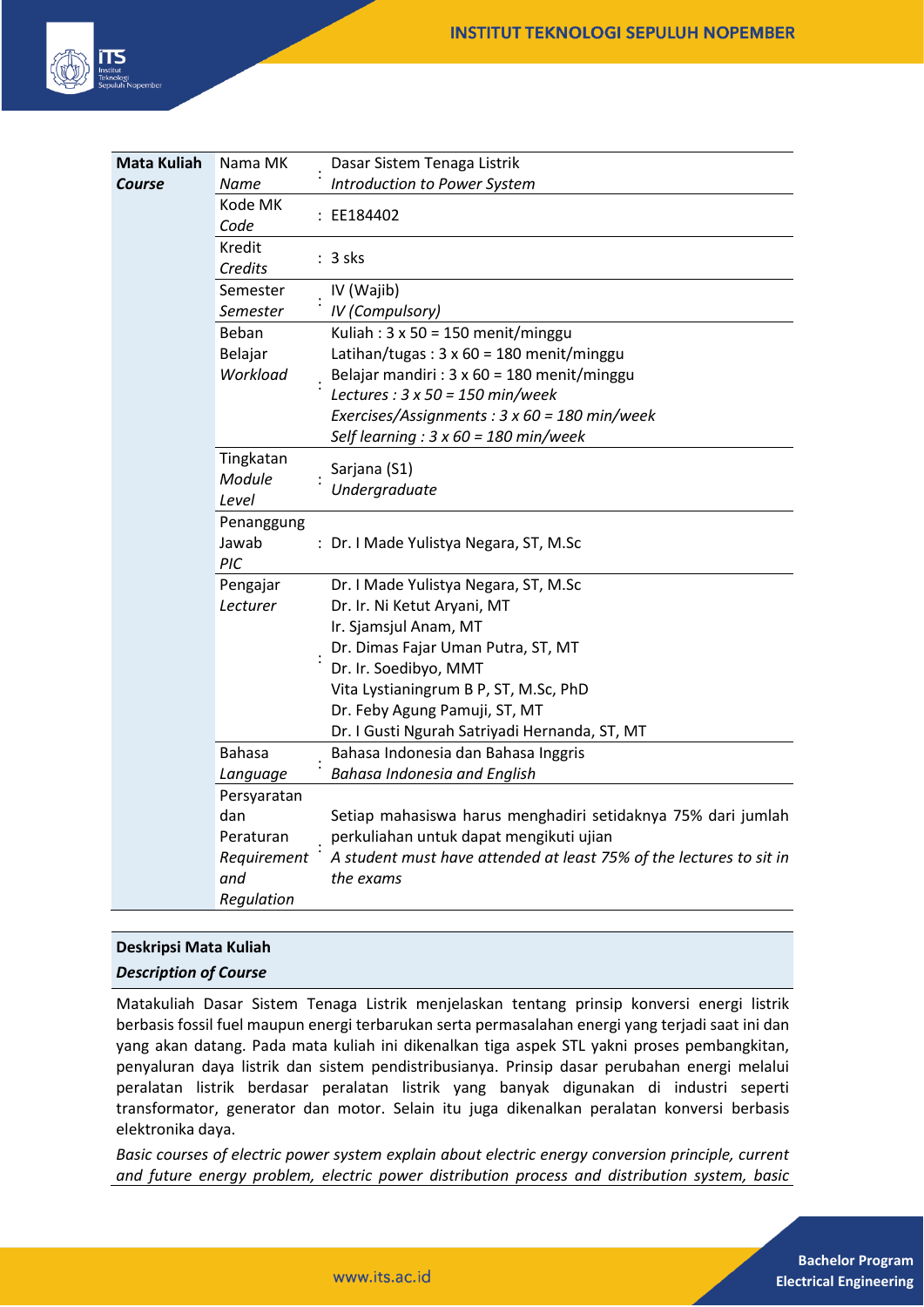

*principle of energy change through electrical appliance called electric machine that is generator and motor.*

#### **CPL Prodi yang Dibebankan**

#### *Learning Outcomes*

(CPL-01) Mampu menerapkan ilmu pengetahuan alam dan matematika pada bidang teknik elektro

*(PLO-1) Capable to apply knowledge of natural sciences and mathematics to solve electrical engineering problem* 

(CPL-05) Mampu mengidentifikasi, memformulasikan dan menyelesaikan permasalahan dibidang teknik elektro

*(PLO-5)Capable to identify, formulate and solve problems in the field of electrical engineering* 

(CPL-10) Mampu mengetahui dan menyikapi perkembangan terkini dibidang ilmu pengetahuan dan teknologi dengan mengedepankan nilai-nilai universal

*(PLO-10) Capable to know and respond to the latest developments in science and technology by promoting universal values* 

**Capaian Pembelajaran Mata Kuliah**

#### *Course Learning Outcomes*

(CPMK-01) Memahami prinsip konversi energi listrik dan proses penyaluran dan pendistribusian daya listrik beserta indek keandalanya.

*(CLO-01) Understand the principle of conversion of electrical energy and the process of distribution and distribution of electrical power and its signature index.*

(CPMK-02) Memahami permasalahan energi yang terjadi saat ini dan yang akan datang. *(CLO-02) Understanding current and future energy problems.*

(CPMK-03) Memahami prinsip dasar perubahan energi melalui eralatan listrik yang disebut mesin listrik yaitu generator dan motor.

*(CLO-03) Understand the basic principle of energy changes through electrical equipment called electrical machines namely generators and motors.*

(CPMK-04) Mampu menjelaskan prinsip konversi energi listrik dan proses penyaluran dan pendistribusian daya listrik beserta indek keandalanya.

*(CLO-04) Able to explain the principle of electrical energy conversion and the process of distributing and distributing electrical power along with its signature index.*

(CPMK-05) Mampu membuat artikel tentang permasalahan energi yang terjadi saat ini dan yang akan datang.

*(CLO-05) Able to make an article about energy problems that occur today and in the future.*

(CPMK-06) Mampu memodelkan peralatan model peralatan listrik yang menggunakan software aplikasi.

*(CLO-06) Able to model equipment of electrical equipment using application software.*

**Topik/Pokok Bahasan**

*Main Subjects*

1. Pengenalan sistem pembangkit tenaga listrik dan energi terbarukan